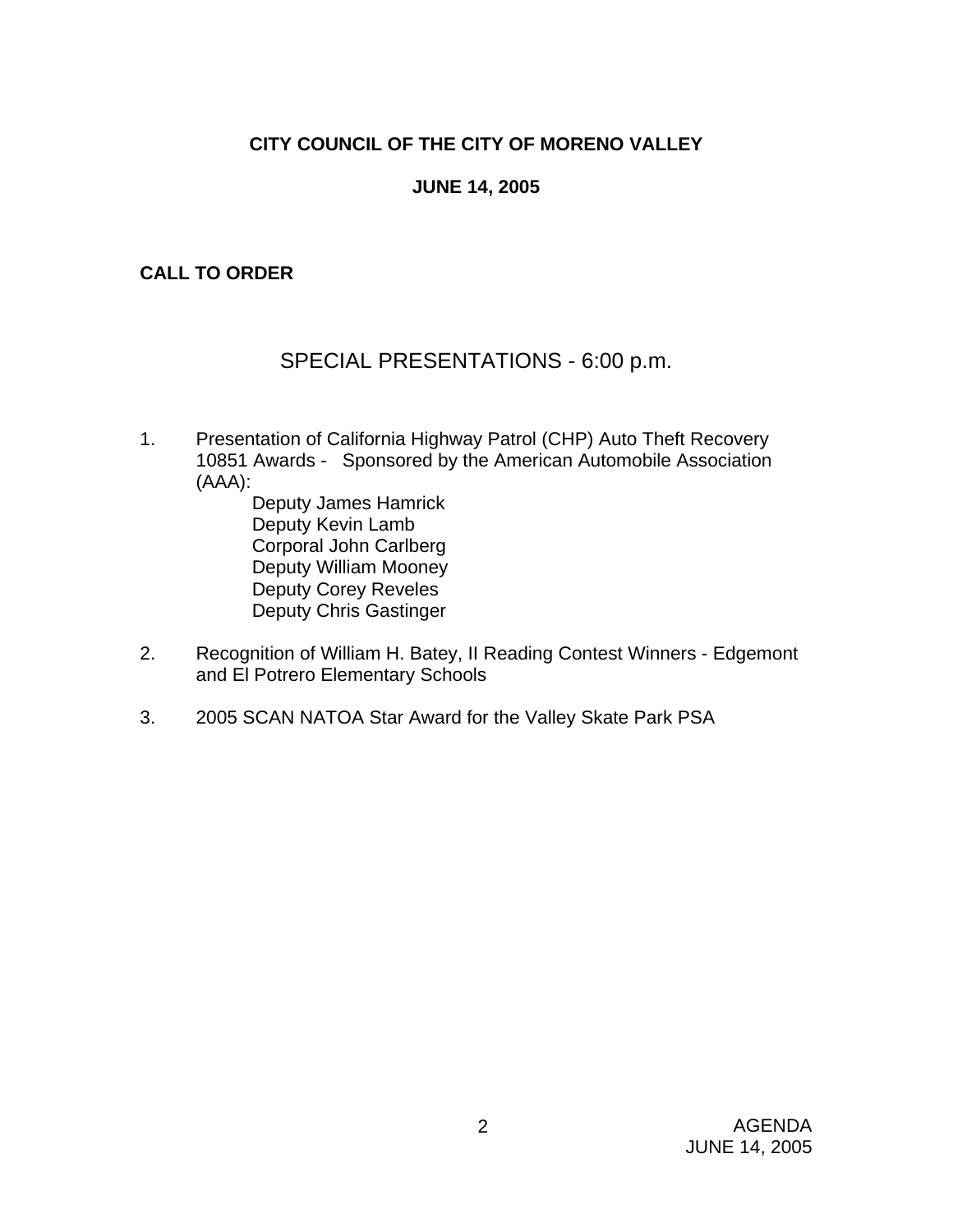#### **AGENDA JOINT MEETING OF THE CITY COUNCIL OF THE CITY OF MORENO VALLEY MORENO VALLEY COMMUNITY SERVICES DISTRICT COMMUNITY REDEVELOPMENT AGENCY OF THE CITY OF MORENO VALLEY AND THE BOARD OF LIBRARY TRUSTEES**

#### **REGULAR MEETING - 6:30 P.M. JUNE 14, 2005**

**CALL TO ORDER** (Joint Meeting of the City Council of the City of Moreno Valley, Moreno Valley Community Services District, Community Redevelopment Agency of the City of Moreno Valley and the Board of Library Trustees - actions taken at the Joint Meeting are those of the Agency indicated on each Agenda item)

#### **PLEDGE OF ALLEGIANCE**

**INVOCATION** – Bishop Glen Brady, Church of Jesus Christ Latter-Day Saints - Hidden Springs Ward

#### **ROLL CALL**

#### **INTRODUCTIONS**

PUBLIC COMMENTS **ON MATTERS ON THE AGENDA** WILL BE TAKEN UP AS THE ITEM IS CALLED FOR BUSINESS, BETWEEN STAFF'S REPORT AND CITY COUNCIL DELIBERATION (SPEAKER SLIPS MAY BE TURNED IN UNTIL THE ITEM IS CALLED FOR BUSINESS.) Those wishing to speak should submit a BLUE speaker slip to the Bailiff. There is a three-minute limit per person. All remarks and questions shall be addressed to the presiding officer or to the City Council and not to any individual Council member, staff member or other person.

PUBLIC COMMENTS **ON MATTERS NOT ON THE AGENDA** UNDER THE JURISDICTION OF THE CITY COUNCIL WILL BE HEARD PRIOR TO CITY COUNCIL REPORTS AND CLOSING COMMENTS. IN THE EVENT THAT THE AGENDA ITEM FOR SUCH PUBLIC COMMENTS HAS NOT BEEN CALLED BY 9:00 P.M., IT SHALL BE CALLED AS THE NEXT ITEM OF BUSINESS FOLLOWING THE CONCLUSION OF ANY ITEM BEING HEARD AT 9:00 P.M. Those wishing to speak should submit a BLUE speaker slip to the Bailiff. There is a three-minute limit per person. All remarks and questions shall be addressed to the presiding officer or to the City Council and not to any individual Council member, staff member or other person.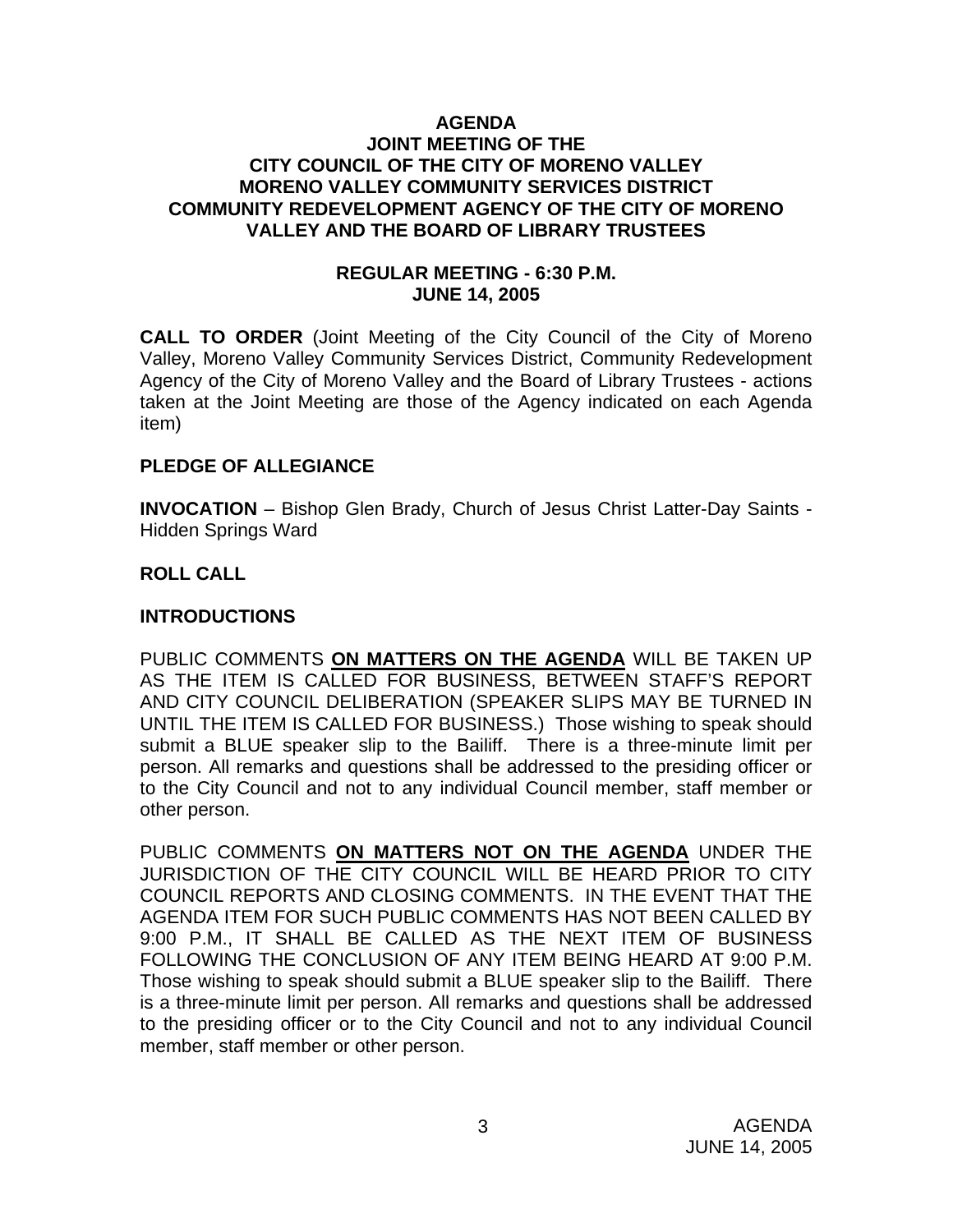## **JOINT CONSENT CALENDARS (SECTIONS A-D) OF THE CITY COUNCIL OF THE CITY OF MORENO VALLEY, MORENO VALLEY COMMUNITY SERVICES DISTRICT, COMMUNITY REDEVELOPMENT AGENCY OF THE CITY OF MORENO VALLEY, AND THE BOARD OF LIBRARY TRUSTEES**

All items listed under the Consent Calendars, Sections A, B, C, and D are considered to be routine and non-controversial, and may be enacted by one motion unless a member of the Council, Community Services District, Redevelopment Agency or the Board of Library Trustees requests that an item be removed for separate action. The motion to adopt the Consent Calendars is deemed to be a separate motion by each Agency and shall be so recorded by the City Clerk. Items withdrawn for report/discussion will be heard after public hearing items.

## **A. CONSENT CALENDAR** - **CITY COUNCIL**

- A1. ORDINANCES FIRST READING BY TITLE ONLY Recommendation: Waive reading of all Ordinance Introductions and read by title only.
- A2. MINUTES REGULAR MEETING OF MAY 24, 2005 (Report of: City Clerk's Department) Recommendation: Approve as submitted.
- A3. NOTICE OF COMPLETION AND ACCEPTANCE OF THE TRAFFIC SIGNALS AT PERRIS BOULEVARD AND MANZANITA AVENUE AND AT LASSELLE STREET AND GENTIAN AVENUE, PROJECT NOS. 03-12566823 AND 04-12583023 (Report of: Public Works Department) Recommendation: Ratify Contract Change Order No. 1 (Final); accept the work as complete for the traffic signals and road improvements at Perris Boulevard and Manzanita Avenue and at Lasselle Street and Gentian Avenue, constructed by New West Signal, 14055 Foothill Boulevard, Fontana, California 92335; direct the City Clerk to record the Notice of Completion within ten (10) calendar days at the office of the County Recorder of Riverside County, as required by Section 3093 of the California Civil Code; authorize the Director of Finance to release the retention to New West Signal thirty-five (35) calendar days after the date of recordation of the Notice of Completion, if no claims are filed against the project; and accept the improvements into the City's maintained road system.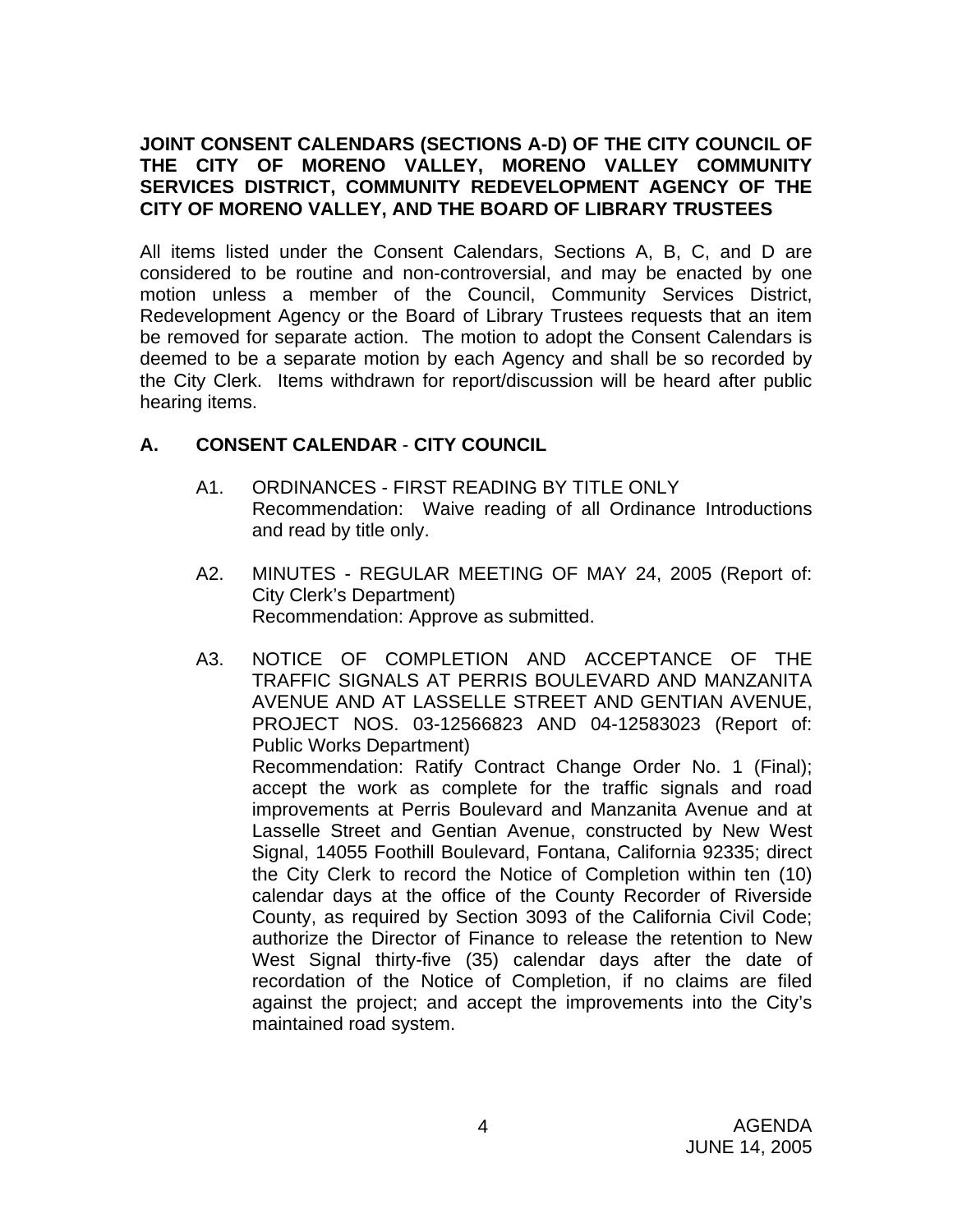- A4. APPROVAL OF PARCEL MAP 32424 PERRIS BOULEVARD AND RED MAPLE LANE, SUBDIVIDER – 4M RED MAPLE, LLC, 10544 W. PICO BOULEVARD, LOS ANGELES, CA 92660 (Report of: Public Works Department) Recommendation: Approve Parcel Map 32424; authorize the City Clerk to sign the map; and transmit said map to the County Recorder's Office for recordation.
- A5. APPROVAL OF PARCEL MAP 32189 AND ACCEPT LETTERS OF CREDIT & AGREEMENTS FOR PUBLIC IMPROVEMENTS, EAST OF DAY STREET AND SOUTH OF GATEWAY DRIVE, SUBDIVIDER - GATEWAY COMPANY L.C., 3425 VIA LIDO, SUITE 250, NEWPORT BEACH, CA 92663 (Report of: Public Works Department) Recommendation: Approve Parcel Map 32189; authorize the City Clerk to sign the map and transmit said map to the County Recorder's Office for recordation; accept the Letters of Credit and Agreements for Public Improvements; authorize the Mayor to execute the Agreements; and direct the City Clerk to forward the signed Agreements to the County Recorder's Office for recordation.
- A6. APPROVAL OF FINAL MAP 31213 SINGLE FAMILY RESIDENTIAL PROJECT, AND ACCEPT BONDS & AGREEMENT FOR PUBLIC RIGHT-OF-WAY IMPROVEMENTS, NORTHWEST CORNER OF ALESSANDRO BOULEVARD AND MORRISON STREET, SUBDIVIDER - WESTERN PACIFIC HOUSING, INC., 16755 VON KARMAN AVENUE, SUITE 200, IRVINE, CA 92606 (Report of: Public Works Department) Recommendation: Approve Final Map 31213, authorize the City Clerk to sign the map and transmit said map to the County Recorder's Office for recordation; accept the Bonds and Agreement for Public Improvements; authorize the Mayor to execute the Agreement; and direct the City Clerk to forward the signed Agreement to the County Recorder's Office for recordation.
- A7. FINAL MAP 23553-4 REDUCE FAITHFUL PERFORMANCE BOND AND ADOPT RESOLUTION NO. 2005-44, A RESOLUTION OF THE CITY COUNCIL OF THE CITY OF MORENO VALLEY AUTHORIZING ACCEPTANCE OF THE PUBLIC RIGHT-OF-WAY IMPROVEMENTS AS COMPLETE AND ACCEPTING MONTALVO ROAD, SOFIA COURT, ESPADA CREEK ROAD, PRESIDIO HILLS DRIVE, SHADOW MOUNTAIN DRIVE, CORTE MADERA, CABAZON CIRCLE, PASEO CAYUCO AND LAWLESS ROAD INTO THE CITY MAINTAINED STREET SYSTEM, SUBDIVIDER – MV DEVELOPMENT LLC, 20 CORPORATE PARK, SUITE 240, IRVINE, CA 92606 (Report of: Public Works Department)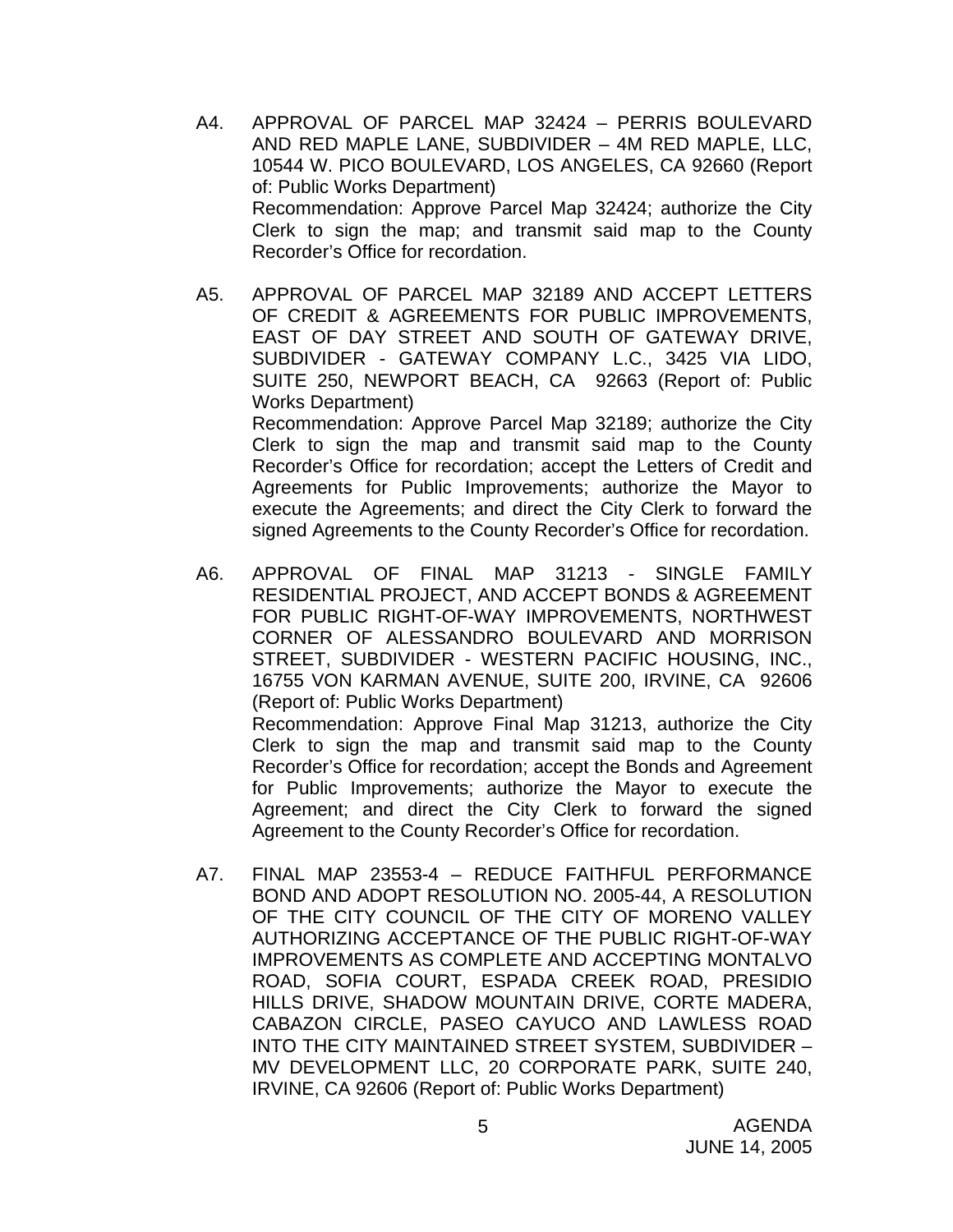Recommendation: Approve the reduction to the Faithful Performance Bond for Final Map 23553-4; authorize the City Engineer to reduce the Faithful Performance Bond; and adopt Resolution No. 2005-44 authorizing the acceptance of the public right-of-way improvements for Final Map 23553-4 as complete and accepting Montalvo Road, Sofia Court, Espada Creek Road, Presidio Hills Drive, Shadow Mountain Drive, Corte Madera, Cabazon Circle, Paseo Cayuco and Lawless Road into the City Maintained Street System.

#### Resolution No. 2005-44

A Resolution of the City Council of the City of Moreno Valley, California, Authorizing the Acceptance of the Public Right-of-Way Improvements as Complete Within Tract 23553-4, and Accepting Montalvo Road, Sofia Court, Espada Creek Road, Presidio Hills Drive, Shadow Mountain Drive, Corte Madera, Cabazon Circle, Paseo Cayuco and Lawless Road into the City Maintained Street System

- A8. PA03-0161 ACCEPT BONDS AND AGREEMENT FOR PUBLIC RIGHT-OF-WAY IMPROVEMENTS, SOUTH SIDE OF CALLE SAN JUAN DE LOS LAGOS, WEST OF FREDERICK STREET, SUBDIVIDER - MSSA LLC, 6400 VARIEL AVENUE, WOODLAND HILLS, CA 91367 (Report of: Public Works Department) Recommendation: Accept the Bonds and the Agreement for Public Improvements for PA03-0161; authorize the Mayor to execute the agreement; and direct the City Clerk to forward the signed agreement to the County Recorder's office for recordation.
- A9. AUTHORIZATION TO CONDUCT A DAILY STREET CLOSURE ON A PORTION OF REDLANDS BOULEVARD FROM JUNE 20, 2005 TO SEPTEMBER 13, 2005, SUBDIVIDER - RICHMOND AMERICAN HOMES OF CALIFORNIA, INC., 1305 CORONA POINTE COURT, CORONA, CA 92879 (Report of: Public Works Department) Recommendation: Authorize the daily street closure in conjunction with the construction of off-side sewer improvements for Tracts

31268 and 31269: Redlands Boulevard, from Alessandro Boulevard to Cottonwood Avenue, beginning Monday, June 20, 2005 to Tuesday, September 13, 2005.

A10. AUTHORIZATION TO CONDUCT A FULL STREET CLOSURE ON A PORTION OF COTTONWOOD AVENUE FROM JUNE 23, 2005 TO JULY 8, 2005, SUBDIVIDER - WESTERN PACIFIC HOUSING,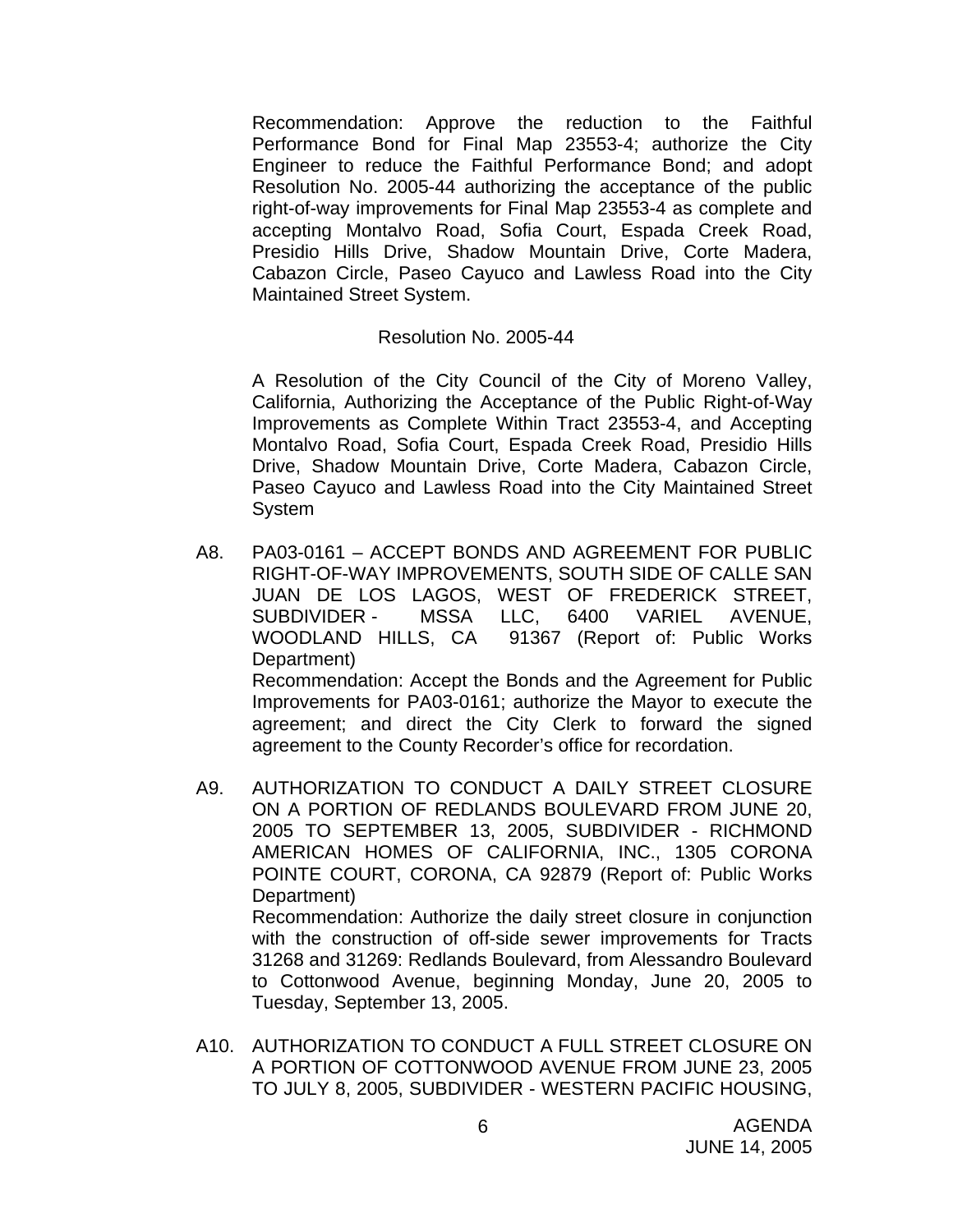INC., 16755 VON KARMAN AVE., SUITE 200, IRVINE, CA 92606 (Report of: Public Works Department)

Recommendation: Authorize the full street closure in conjunction with the construction of off-site storm drain improvements for Tracts 31212, 31213, 31326 and 31327; Cottonwood Avenue, from Morrison Street to 1300 easterly of Morrison Street, beginning Thursday, June 23, 2005 to Friday, July 8, 2005.

- A11. TRACTS 31269-1 APPROVAL OF COOPERATIVE AGREEMENT FOR MORENO MASTER DRAINAGE PLAN LINES F-2, F-11, AND F-12, BETWEEN THE RIVERSIDE COUNTY FLOOD CONTROL AND WATER CONSERVATION DISTRICT, CITY OF MORENO VALLEY, AND RICHMOND AMERICAN HOMES OF CALIFORNIA, INC., NORTH OF COTTONWOOD AVENUE AND WEST OF REDLANDS BOULEVARD SUBDIVIDER – RICHMOND AMERICAN HOMES OF CALIFORNIA, INC., 1305 CORONA POINTE COURT, CORONA, CA 92879 (Report of: Public Works Department) Recommendation: Approve the Cooperative Agreement between the Riverside County Flood Control and Water Conservation District, City of Moreno Valley, and Richmond American Homes of California, Inc. for the Moreno Master Drainage Plan Line F-2, F-11 and F-12; authorize the Mayor to execute the agreement; and direct the City Clerk to forward the signed agreement to the Riverside County Flood Control and Water Conservation District.
- A12. ADOPT RESOLUTION NO. 2005-48, AUTHORIZING THE SUBMISSION OF APPLICATIONS FOR THE SAFE ROUTES TO SCHOOL PROGRAM (Report of: Public Works Department) Recommendation: Approve staff's proposed project recommendations for the Safe Routes to School program; adopt Resolution No. 2005-48, authorizing the submission of applications for the Safe Routes to School program; and authorize the Public Works Director/City Engineer to submit applications to the California Department of Transportation, District 8, Local Assistance Engineer for the Safe Routes to School program.

#### Resolution No. 2005-48

A Resolution of the City Council of the City of Moreno Valley, California, Authorizing the Submission of Applications for the Safe Routes to School Program and Authorizing the Public Works Director to Submit Applications to the California Department of Transportation, District 8, Local Assistance Engineer for the Safe Routes to School Program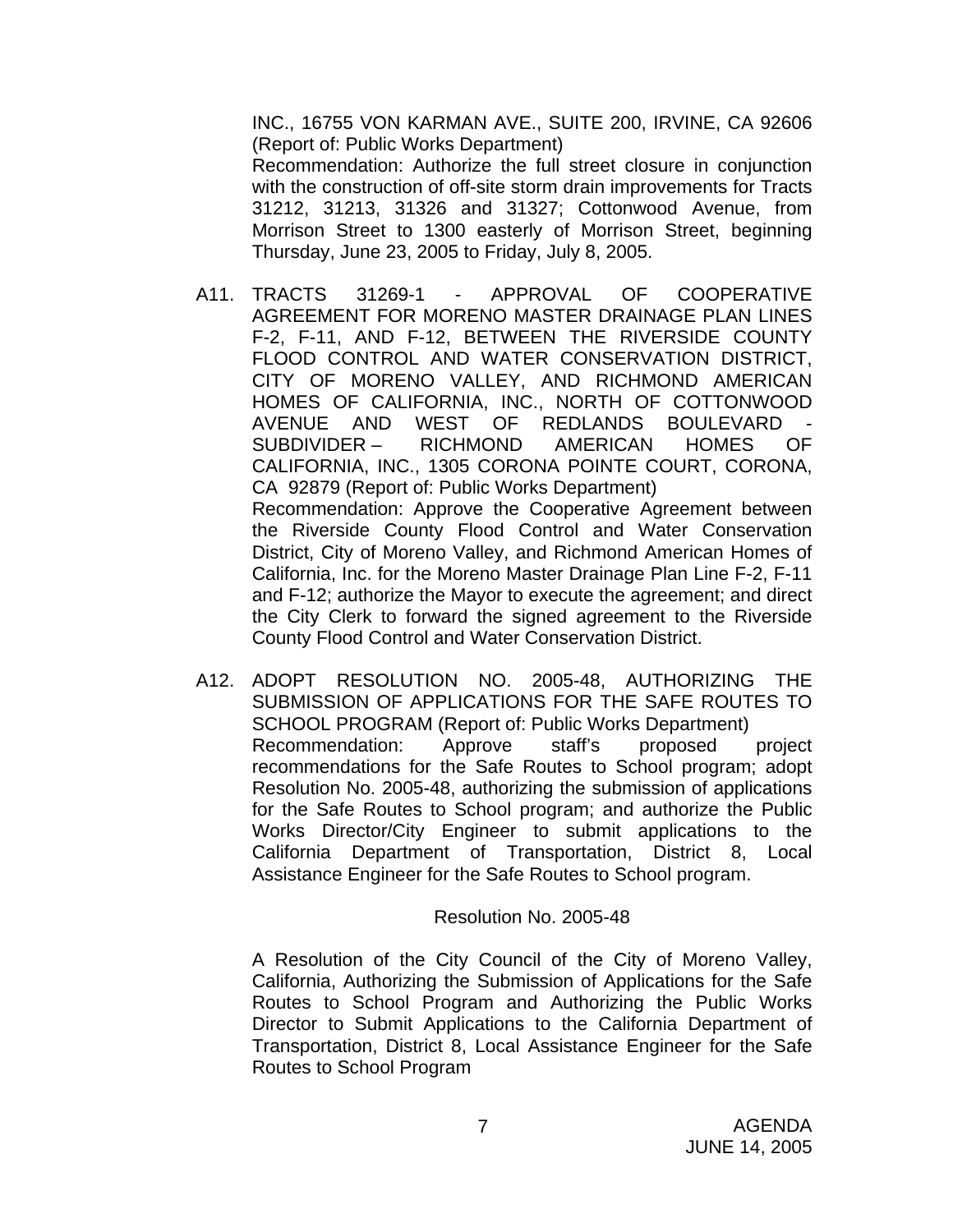A13. ACQUISITION/FINANCING AGREEMENT FOR PROPOSED COMMUNITY FACILITIES DISTRICT NO. 5 (STONERIDGE RANCH) AND EASTERN MUNICIPAL WATER DISTRICT JOINT COMMUNITY FACILITIES AGREEMENT (Report of: Public Works Department) Recommendation: Approve the Acquisition/Financing Agreement by and among the City of Moreno Valley and Stoneridge Centre

Partners, L.P. (the "Acquisition Agreement") for proposed Community Facilities District No. 5 (Stoneridge Ranch) ("CFD No. 5") and the Joint Community Facilities Agreement by and among the City of Moreno Valley and Stoneridge Centre Partners, L.P. and Eastern Municipal Water District relating to the City of Moreno Valley Community Facilities District No. 5 (the "EMWD JCFA").

- A14. APPROVE THE MEASURE "A" LOCAL STREETS AND ROADS FUND PROGRAM FIVE-YEAR CAPITAL IMPROVEMENT PLAN, FISCAL YEARS 2006-2010 (Report of: Public Works Department) Recommendation: Approve the Measure "A" Local Streets and Roads Fund Program, Five-Year Capital Improvement Plan list of projects as identified in the document entitled Riverside County Transportation Commission (RCTC), Measure "A" Local Streets and Roads Fund Program, Fiscal Years 2006-2010; and authorize the submittal of the RCTC, Measure "A" Local Fund Program, Fiscal Years 2006-2010, and the Maintenance of Effort (MOE) Certification Statement.
- A15. FOURTH AMENDMENT TO THE AGREEMENT FOR PROFESSIONAL CONSULTANT SERVICES WITH TIERRA RIGHT OF WAY SERVICES, LTD. (Report of: Public Works Department)

Recommendation: Approve the Fourth Amendment to Agreement for Professional Consultant Services with Tierra Right of Way Services, LTD., 1575 East River Road, Suite 201, Tuscon, AZ 85718 to provide Professional Consultant Services; authorize the Mayor to execute said Fourth Amendment to Agreement for Professional Consultant Services with Tierra Right of Way Services, LTD.; and authorize an increase in the Purchase Order to Tierra Right of Way Services, LTD. in the amount of \$35,000, when the Fourth Amendment to Agreement has been signed by all parties.

#### **B. CONSENT CALENDAR** - **COMMUNITY SERVICES DISTRICT**

B1. ORDINANCES - FIRST READING BY TITLE ONLY Recommendation: Waive reading of all Ordinance Introductions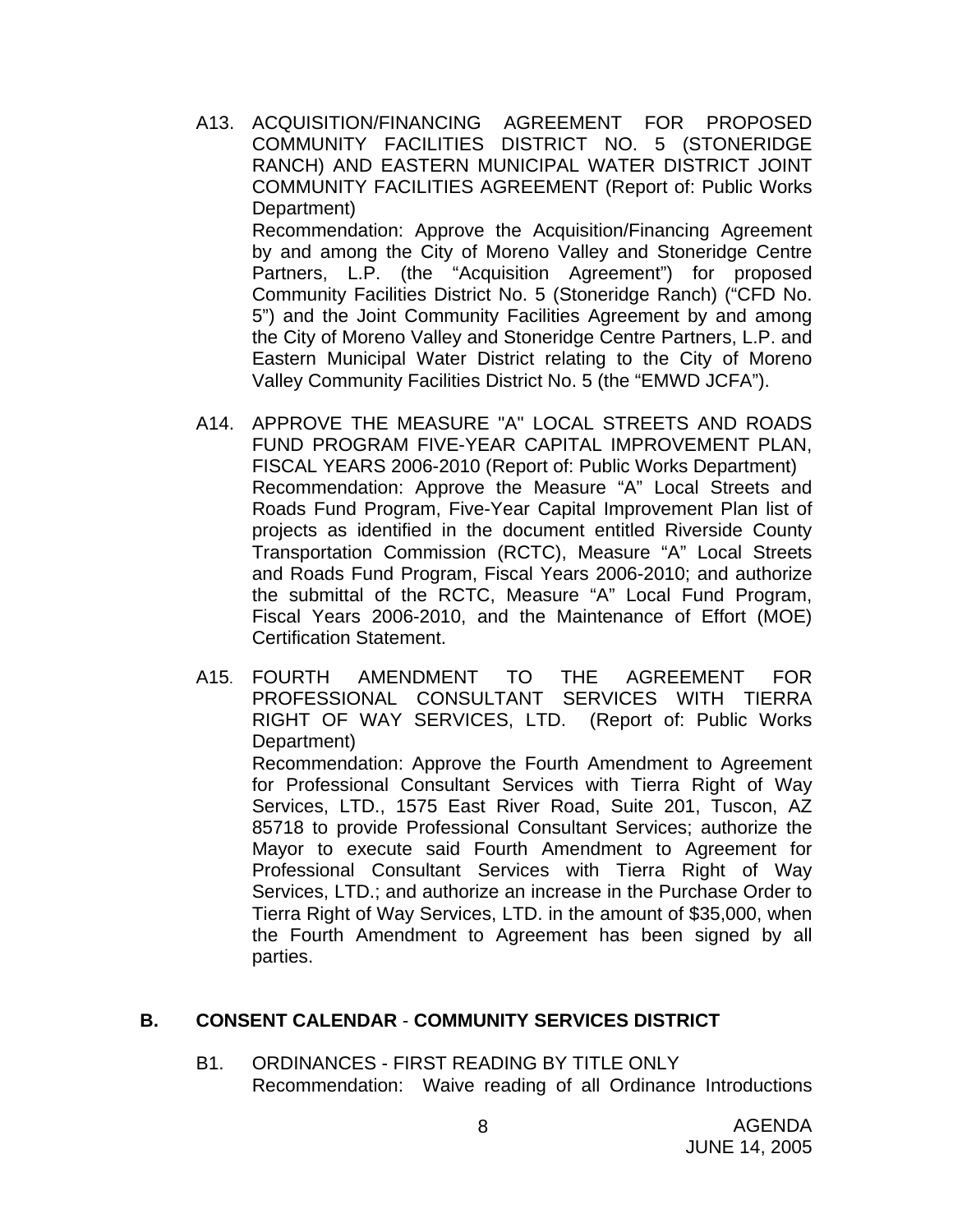and read by title only.

- B2. MINUTES REGULAR MEETING OF MAY 24, 2005 (Report of: City Clerk's Department) Recommendation: Approve as submitted.
- B3. AWARD OF CONTRACT MORENO VALLEY COMMUNITY SERVICES DISTRICT PROJECT NO. E-2/05 - MAINTENANCE OF EXTENSIVE LANDSCAPING AND IRRIGATION - HIDDEN SPRINGS (Report of: Public Works Department) Recommendation: Approve the Agreement for landscape maintenance services with Tropical Plaza Nursery, Inc., Villa Park, California; authorize the President of the Board to execute said Agreement with Tropical Plaza Nursery, Inc., and; authorize the Purchasing Agent to issue open purchase orders to Tropical Plaza Nursery, Inc., in the amounts of:
	- a.) One Hundred Forty-Three Thousand Four Hundred Seventy –Two Dollars and No/100 (\$143,472.00) for twelve months of base maintenance service, and;
	- b.) Twenty Thousand Three Hundred Seventy-Five Dollars and No/100 (\$20,375.00) for anticipated Additional Work, per Section 3., paragraph d. of said Agreement.
- B4. MODIFICATION TO AGREEMENT FOR CARETAKERS OF THE MORENO VALLEY EQUESTRIAN PARK AND NATURE CENTER (Report of: Parks & Recreation Department) Recommendation: Authorize the Mayor to sign the current caretaker agreement with Robert and Chris Humbarger of the Moreno Valley Equestrian Park and Nature Center to include a \$400 per month rental payment; and direct the Finance Director to deposit all collected rental revenues into account 00161.1610.4548.03 (Mobile Home Rentals).
- B5. SUB-LEASE OF THE FITNESS ROOM IN THE CONFERENCE AND RECREATION CENTER TO FITNESS 19 TO PROVIDE EXERCISE EQUIPMENT AND OPERATE A FITNESS CENTER (Report of: Parks & Recreation Department)

Recommendation: Approve the sub-lease of the fitness room in the Moreno Valley Conference and Recreation Center to Fitness 19 to provide exercise equipment and operate a fitness center.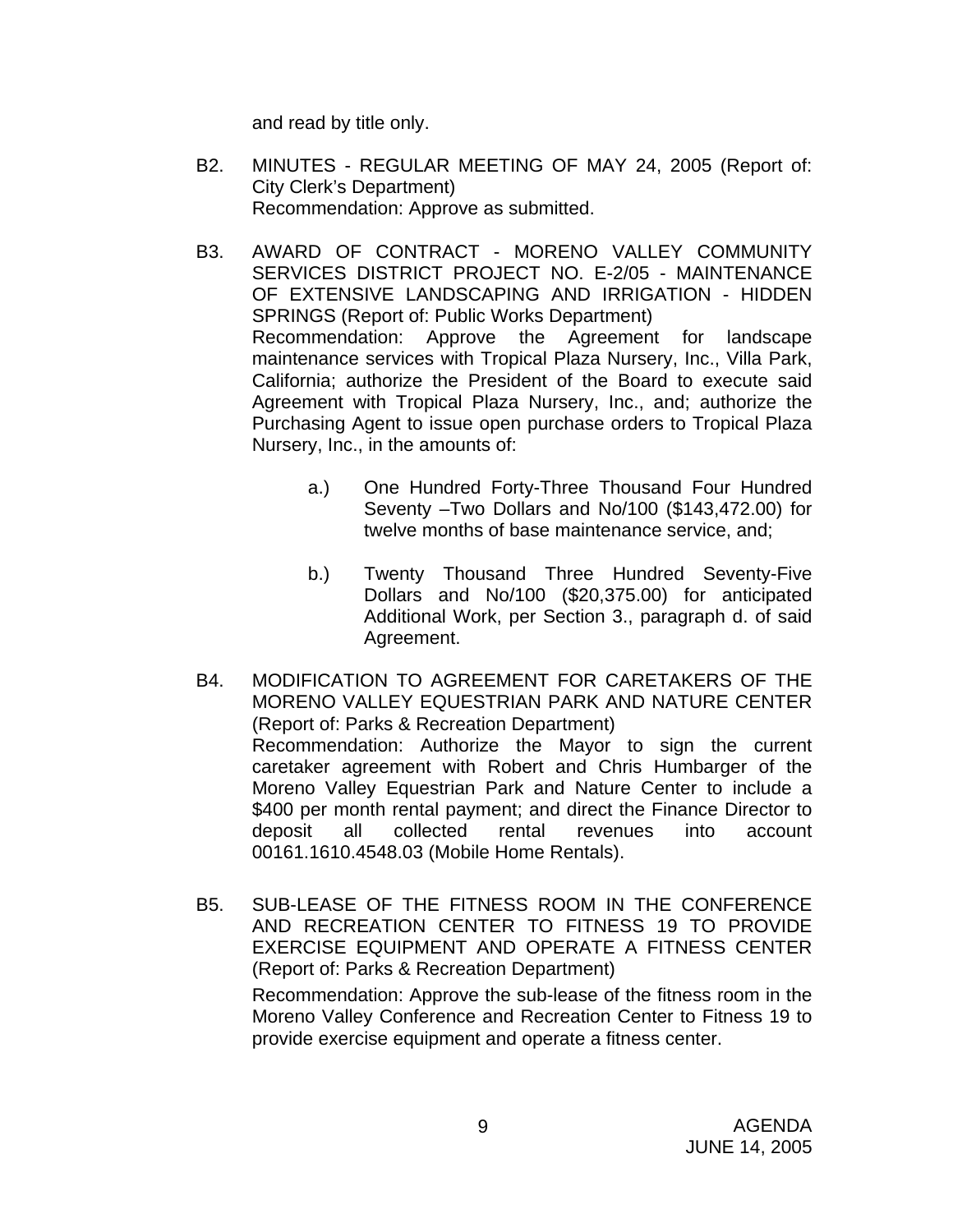#### **C. CONSENT CALENDAR** - **COMMUNITY REDEVELOPMENT AGENCY**

- C1. ORDINANCES FIRST READING BY TITLE ONLY Recommendation: Waive reading of all Ordinance Introductions and read by title only.
- C2. MINUTES REGULAR MEETING OF MAY 24, 2005 (Report of: City Clerk's Department) Recommendation: Approve as submitted.

## **D. CONSENT CALENDAR** - **BOARD OF LIBRARY TRUSTEES**

- D1. ORDINANCES FIRST READING BY TITLE ONLY Recommendation: Waive reading of all Ordinance Introductions and read by title only.
- D2. MINUTES REGULAR MEETING OF MAY 24, 2005 (Report of: City Clerk's Department) Recommendation: Approve as submitted.

## **E. PUBLIC HEARINGS**

Questions or comments from the public on a Public Hearing matter are limited to five minutes per individual and must pertain to the subject under consideration. Those wishing to speak should complete and submit a GOLDENROD speaker slip to the Bailiff.

- E1. PUBLIC HEARING REGARDING MAIL BALLOT PROCEEDING FOR THE PROPOSED COMMUNITY SERVICES DISTRICT (CSD) ZONE E (HIGH-SERVICE-LEVEL PARKWAY LANDSCAPE MAINTENANCE) ANNUAL CHARGE ADJUSTMENT FOR ZONE E-1 (TOWNGATE), ZONE E-2 (HIDDEN SPRINGS) AND ZONE E-3 (MORENO VALLEY RANCH – WEST) (Report of: Public Works Department) Recommendation: That the Mayor and Members of the City Council, acting in their respective capacities as President and Members of the Board of Directors of the Moreno Valley Community Services District (CSD), after conducting the public hearing:
	- 1. Tabulate the mail ballots for the proposed CSD Zone E annual charge adjustment for Zones E-1 (TownGate), E-2 (Hidden Springs) and E-3 (Moreno Valley Ranch-West);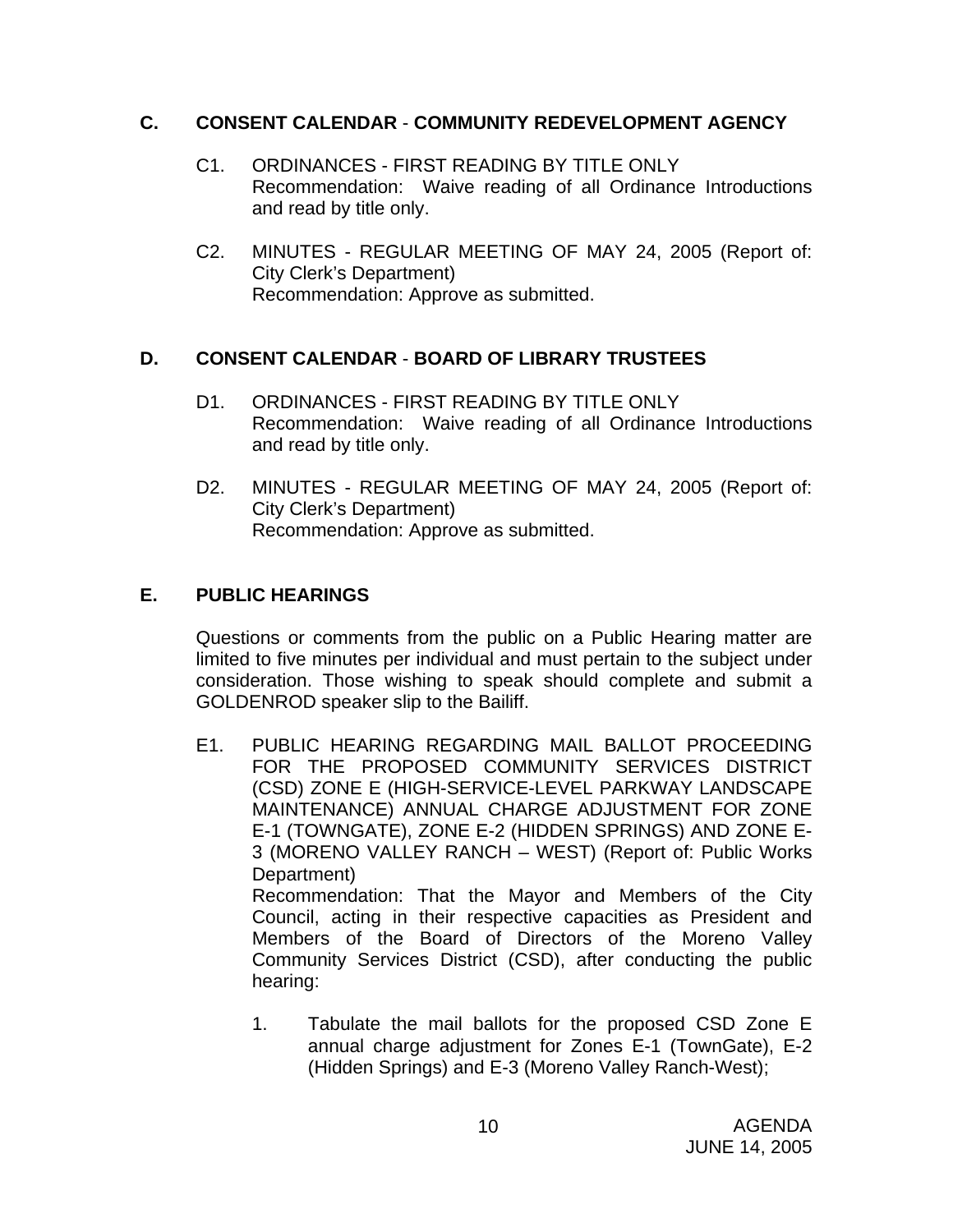- 2. Verify and accept the results of the mail ballot proceeding as identified on the Official Tally Sheet and Assessor Parcel Number (APN) listing;
- 3. Receive and file with the City Clerk's Office the accepted Official Tally Sheet and APN listing; and
- 4. If approved, authorize and impose the proposed CSD Zone E annual charge adjustment to Zones E-1, E-2 and E-3.
- E2. PUBLIC HEARING TO CONSIDER APPROVING THE CONTINUANCE OF CURRENT MORENO VALLEY COMMUNITY SERVICES DISTRICT ANNUAL PARCEL CHARGES PROPOSED FOR 2005/2006 (Report of: Public Works Department) Recommendation: That the City Council, acting in their respective capacities as President and Members of the Board of Directors of the Moreno Valley Community Services District (CSD) ("the Board"), approve and adopt:
	- 1) Resolution No. CSD 2005-02 (Zone A)

## Resolution No. CSD 2005-02

A Resolution of the Moreno Valley Community Services District of the City of Moreno Valley, California, Approving the Continuance of the Currently Approved Parcel Charge for Furnishing Improvements and Maintenance for Parks and Recreation Services During Fiscal Year 2005/2006

2) Resolution No. CSD 2005-03 (Zone B)

#### Resolution No. CSD 2005-03

A Resolution of the Moreno Valley Community Services District of the City of Moreno Valley, California, Approving the Continuance of the Currently Approved Parcel Charge for Furnishing Improvements and Maintenance for Residential Street Lighting Services During Fiscal Year 2005/2006

3) Resolution No. CSD 2005-04 (Zone B-1A)

## Resolution No. CSD 2005-04

A Resolution of the Moreno Valley Community Services District of the City of Moreno Valley, California, Approving the Continuance of the Currently Approved Parcel Charge for Furnishing Improvements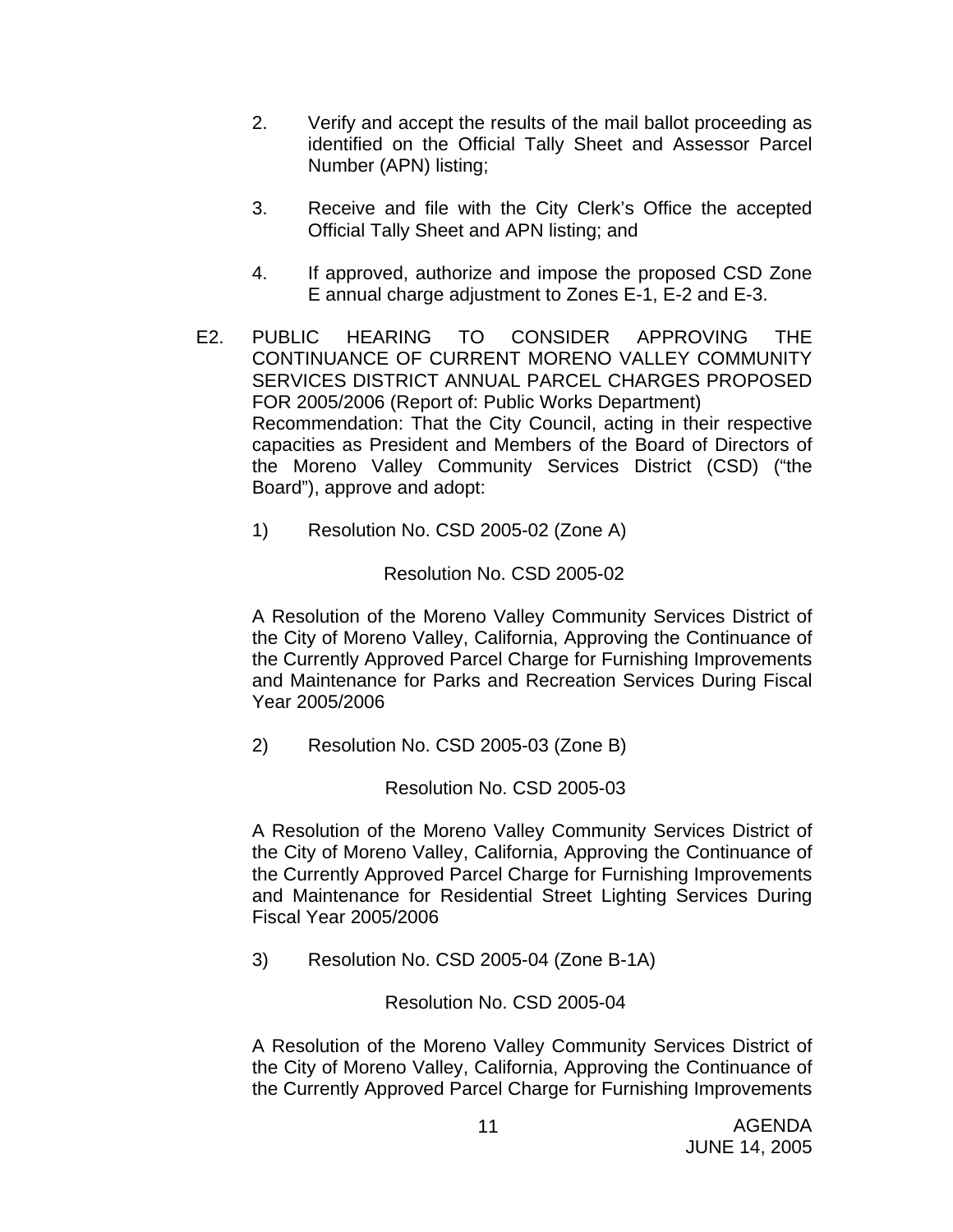for Residential Street Lighting Services to Kristen Court During Fiscal Year 2005/2006

4) Resolution No. CSD 2005-05 (Zone C)

## Resolution No. CSD 2005-05

A Resolution of the Moreno Valley Community Services District of the City of Moreno Valley, California, Approving the Continuance of the Currently Approved Parcel Charge for Furnishing Improvements and Maintenance for Intersection and Arterial Street Lighting Services During Fiscal Year 2005/2006

5) Resolution No. CSD 2005-06 (Zone D)

## Resolution No. CSD 2005-06

A Resolution of the Moreno Valley Community Services District of the City of Moreno Valley, California, Approving the Continuance of the Currently Approved Parcel Charge for Furnishing Parkway Landscape Improvement and Maintenance Services During Fiscal Year 2005/2006

6) Resolution No. CSD 2005-07 (Zone E)

Resolution No. CSD 2005-07

A Resolution of the Moreno Valley Community Services District of the City of Moreno Valley, California, Approving the Continuance of the Currently Approved Parcel Charge for Furnishing High-Service-Level Parkways Improvement and Maintenance Services During Fiscal Year 2005/2006

7) Resolution No. CSD 2005-08 (Zone E-1A)

## Resolution No. CSD 2005-08

A Resolution of the Moreno Valley Community Services District of the City of Moreno Valley, California, Approving the Continuance of the Currently Approved Parcel Charge for Furnishing Zone E-1A Renaissance Park – Internal Parkway Landscape/Wall Maintenance Services During Fiscal Year 2005/2006

8) Resolution No. CSD 2005-09 (Zone E-3A)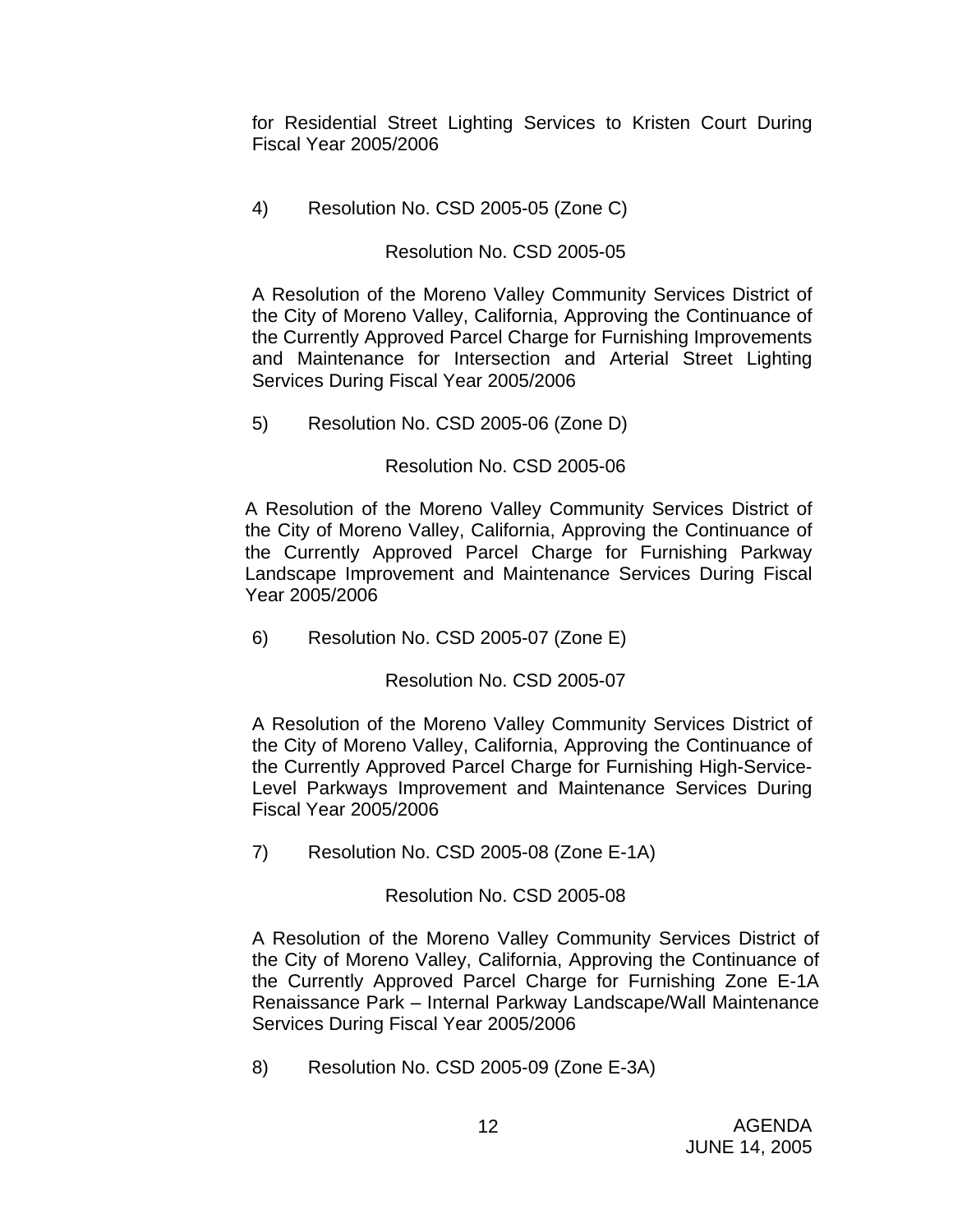#### Resolution No. CSD 2005-09

A Resolution of the Moreno Valley Community Services District of the City of Moreno Valley, California, Approving the Parcel Charge for Providing Zone E-3A (Lasselle Powerline Parkway – Internal Parkway Landscape/Wall Maintenance) Services

9) Resolution No. CSD 2005-10 (Zone E-4A)

Resolution No. CSD 2005-10

A Resolution of the Moreno Valley Community Services District of the City of Moreno Valley, California, Approving the Parcel Charge for Providing Zone E-4A (Daybreak Development – Internal Parkway Landscape Maintenance) Services

10) Resolution No. CSD 2005-11 (Zone M)

Resolution No. CSD 2005-11

A Resolution of the Moreno Valley Community Services District of the City of Moreno Valley, California, Approving the Continuance of the Currently Approved Parcel Charge for Furnishing Zone M Parcel Charge Calculation for Furnishing Commercial/Industrial Median Maintenance Services During Fiscal Year 2005/2006; and

to continue the proposed current annual parcel charges for providing service to parks, recreation, residential street lighting and improvements, arterial street lighting, parkway landscaping, extensive parkway landscaping, internal parkway landscaping/walls, and medians during fiscal year 2005/2005, as submitted in the Annual Levy Report on file in the office of the City Clerk.

E3. PUBLIC HEARING TO CONSIDER APPROVAL AND ADOPTION OF MORENO VALLEY COMMUNITY FACILITIES DISTRICT NO. 87-1 (TOWNGATE) ANNUAL SPECIAL TAX LEVY (Report of: Public Works Department) Recommendation: That the City Council, acting in its capacity as the legislative body of Community Facilities District (CFD) No. 87-1 (Towngate) Improvement Area No. 1 (the "District"), approve and adopt Resolution No. 2005-45 implementing the rate and method of apportionment of the special tax levy required to cover the annual debt service of CFD No. 87-1 (Towngate) Improvement Area No. 1, as submitted in the Special Tax Report on file in the office of the City Treasurer.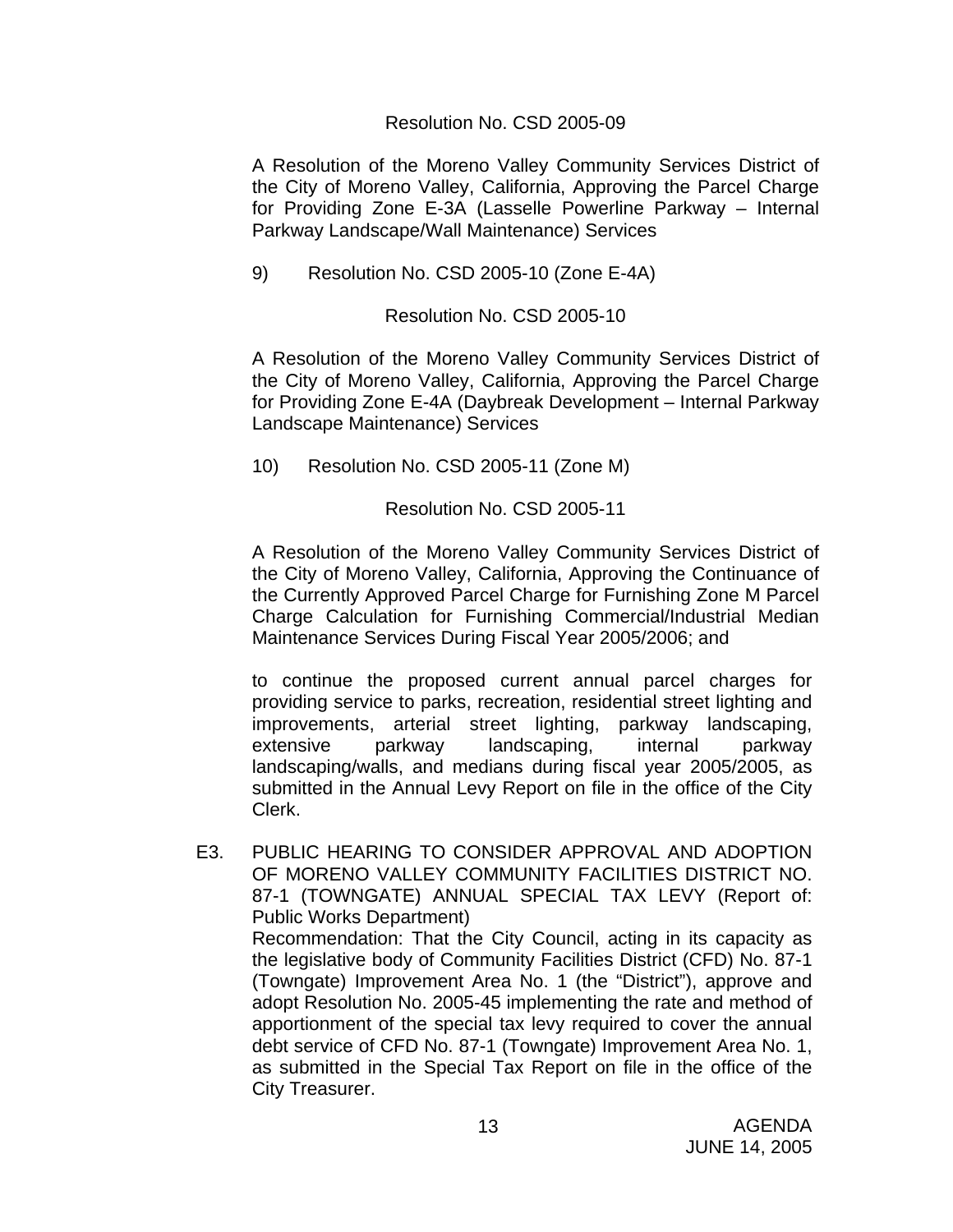#### Resolution No. 2005-45

A Resolution of the City Council of the City of Moreno Valley, California, Accepting and Approving the Report for Fiscal Year 2005/2006 Regarding Community Facilities District No. 87-1 (TownGate) Improvement Area No 1

E4. PUBLIC HEARING TO CONSIDER APPROVAL AND ADOPTION OF MORENO VALLEY COMMUNITY FACILITIES DISTRICT NO. 87-1 (TOWNGATE) IMPROVEMENT AREA NO. 1 ANNUAL SPECIAL TAX LEVY (Report of: Public Works Department) Recommendation: That the City Council, acting in its capacity as the legislative body of Community Facilities District (CFD) No. 87-1 (Towngate), approve and adopt Resolution No. 2005-46 implementing the rate and method of apportionment of the special tax levy required to cover the 2005/2006 annual debt service of CFD No. 87-1 (Towngate), as submitted in the Special Tax Report on file in the office of the City Treasurer.

Resolution No. 2005-46

A Resolution of the City Council of the City of Moreno Valley, California, Accepting and Approving the Special Tax Report for Fiscal Year 2005/2006 Regarding Community Facilities District No. 87-1 (Towngate)

E5. PUBLIC HEARING TO CONSIDER APPROVAL AND ADOPTION OF COMMUNITY FACILITIES DISTRICT NO. 3 OF THE CITY OF MORENO VALLEY (AUTO MALL REFINANCING) SPECIAL TAX BONDS, SERIES 2000 ANNUAL SPECIAL TAX LEVY (Report of: Public Works Department) Recommendation: That the City Council, acting in its capacity as

the legislative body of Community Facilities District No. 3 of the City of Moreno Valley (Auto Mall Refinancing) ("CFD No. 3"), approve and adopt Resolution No. 2005-47 implementing the rate and method of apportionment of the special tax levy required to cover the annual debt service of CFD No. 3, as submitted in the Special Tax Report on file in the office of the City Treasurer.

Resolution No. 2005-47

A Resolution of the City Council of the City of Moreno Valley, California, Accepting and Approving the Special Tax Report for Fiscal Year 2005/2006 Regarding Community Facilities District No. 3 of the City of Moreno Valley (Auto Mall Refinancing)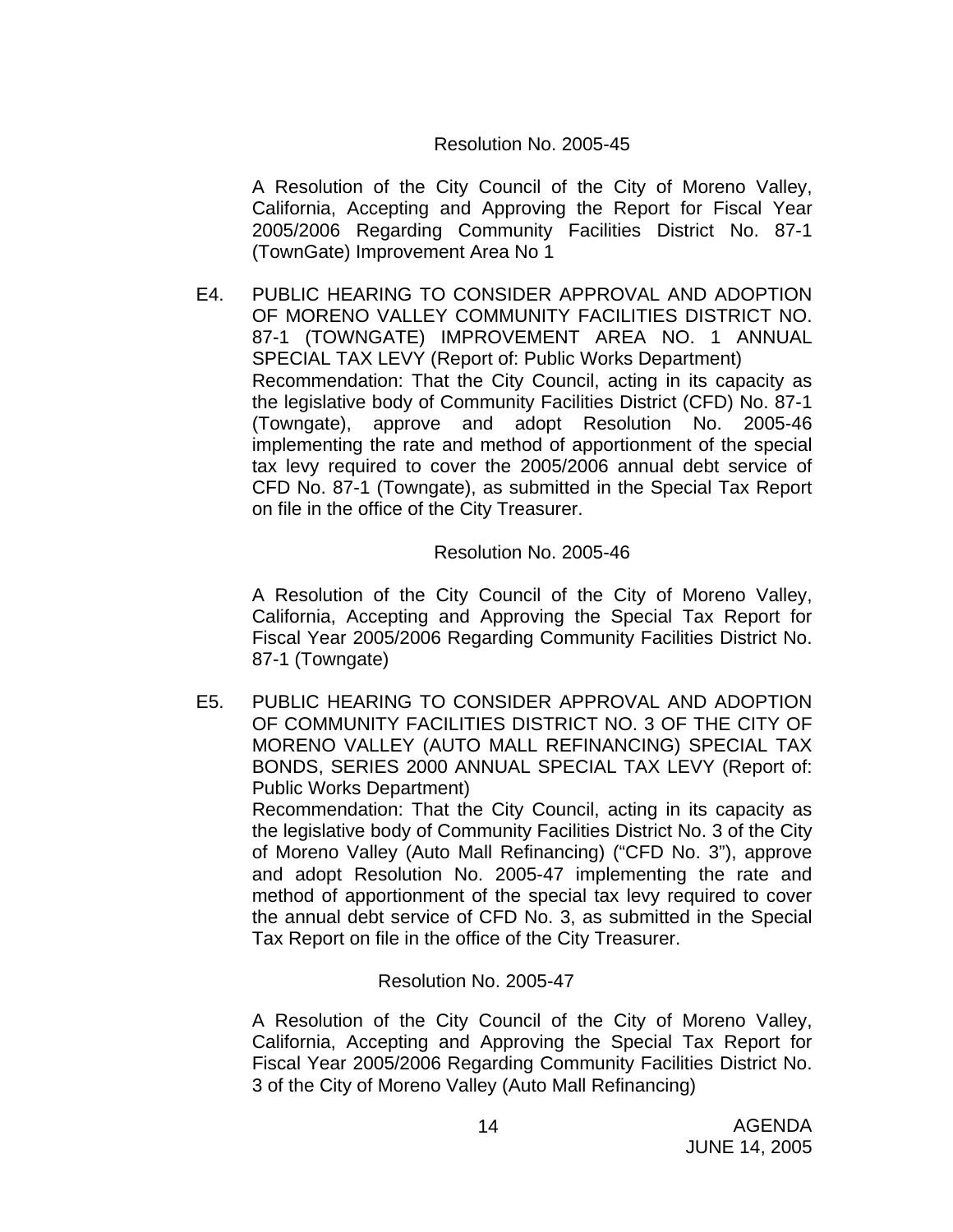- E6. A PUBLIC HEARING TO ADOPT RESOLUTION NO. 2005-49 FINDING SIGNIFICANT PUBLIC BENEFIT WITH RESPECT TO CERTAIN PUBLIC CAPITAL IMPROVEMENTS TO BE LOCATED WITHIN THE BOUNDARIES OF THE CITY AND APPROVING THE SALE OF BONDS IN CONNECTION THEREWITH; AND ADOPT RESOLUTION NO. 2005-50 AUTHORIZING THE EXECUTION AND DELIVERY OF DOCUMENTS RELATED TO THE SALE AND DELIVERY NOT TO EXCEED \$51,000,000 MORENO VALLEY PUBLIC FINANCING AUTHORITY 2005 LEASE REVENUE BONDS, AND AUTHORIZING CERTAIN DOCUMENTS AND DIRECTING CERTAIN ACTIONS IN CONNECTION THEREWITH (Report of: Finance Department) Recommendation: That the City Council:
	- 1. Conduct a public hearing in compliance with Section 6586.5 of the Government Code of the State of California (the "JPA Act") requiring the making of certain findings with respect to capital facilities to be acquired, constructed or financed with the proceeds of bonds; and upon closing the public hearing; and
	- 2. Adopt Resolution No. 2005-49, finding significant public benefit with respect to certain public capital improvements to be located within the boundaries of the City and approving the sale of bonds in connection therewith; and

Resolution No. 2005-49

A Resolution of the City Council of the City of Moreno Valley, California, Finding Significant Public Benefit to Certain Public Capital Improvements to be Located Within the Boundaries of the City and Approving the Sale of Bonds in Connection **Therewith** 

3. Adopt Resolution No. 2005-50, authorizing the execution and delivery of documents relating to the sale and delivery of not to exceed \$51,000,000 Moreno Valley Public Financing Authority 2005 Lease Revenue Bonds, and authorizing certain documents and directing certain actions in connection therewith.

## Resolution No. 2005-50

A Resolution of the City Council of the City of Moreno Valley, California, Authorizing the Execution and Delivery of Documents Relating to the Sale and Delivery of Not to Exceed \$51,000,000 Moreno Valley Public Financing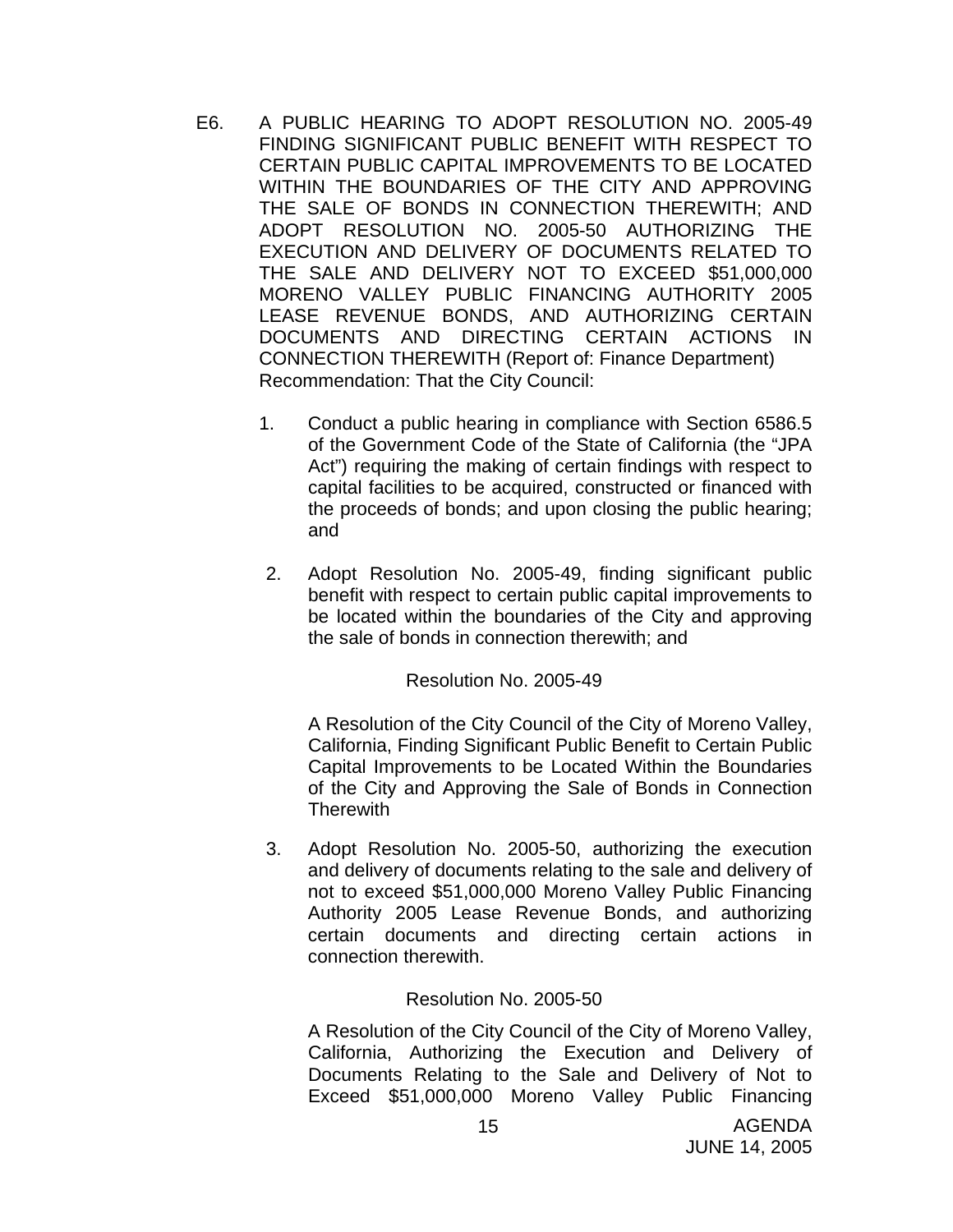Authority 2005 Lease Revenue Bonds, and Authorizing Certain Documents and Directing Certain Actions in Connection Therewith

**ADJOURNMENT OF REGULAR MORENO VALLEY JOINT CITY COUNCIL MEETING TO A SPECIAL JOINT MEETING OF THE MORENO VALLEY PUBLIC FINANCING AUTHORITY (MVPFA) AND THE MORENO VALLEY PUBLIC FACILITIES FINANCING CORPORATION (MVPFFC)** 

#### **AGENDA SPECIAL JOINT MEETING OF THE MORENO VALLEY PUBLIC FINANCING AUTHORITY (MVPFA), AND THE MORENO VALLEY PUBLIC FACILITIES FINANCING CORPORATION (MVPFFC)**

## CALL TO ORDER

ROLL CALL

## **PUBLIC COMMENTS ON MATTERS ON THE SPECIAL MEETING AGENDA**

There is a three-minute time limit per person. Please complete and submit a LAVENDER speaker slip to the Bailiff. All remarks and questions shall be addressed to the presiding officer or to the City Council and not to any individual Council member, staff member or other person.

## **G. REPORTS**

- G1. ADOPT RESOLUTION NO. MVPFA 2005-01, APPROVING A LEASE AGREEMENT WITH THE CITY OF MORENO VALLEY AND CERTAIN OTHER DOCUMENTS IN CONNECTION WITH THE ISSUANCE AND DELIVERY OF THE MORENO VALLEY PUBLIC FINANCING AUTHORITY 2005 LEASE REVENUE BONDS IN A PRINCIPAL AMOUNT NOT TO EXCEED \$51,000,000 (Report of: Finance Department) Recommendation: That the City Council acting in their capacity as the Chairperson and Directors of the Moreno Valley Public Financing Authority:
	- 1. Adopt Resolution No. MVPFA 2005-01, approving a lease agreement with the City of Moreno Valley and certain other documents in connection with the issuance and delivery of the Moreno Valley Public Financing Authority 2005 Lease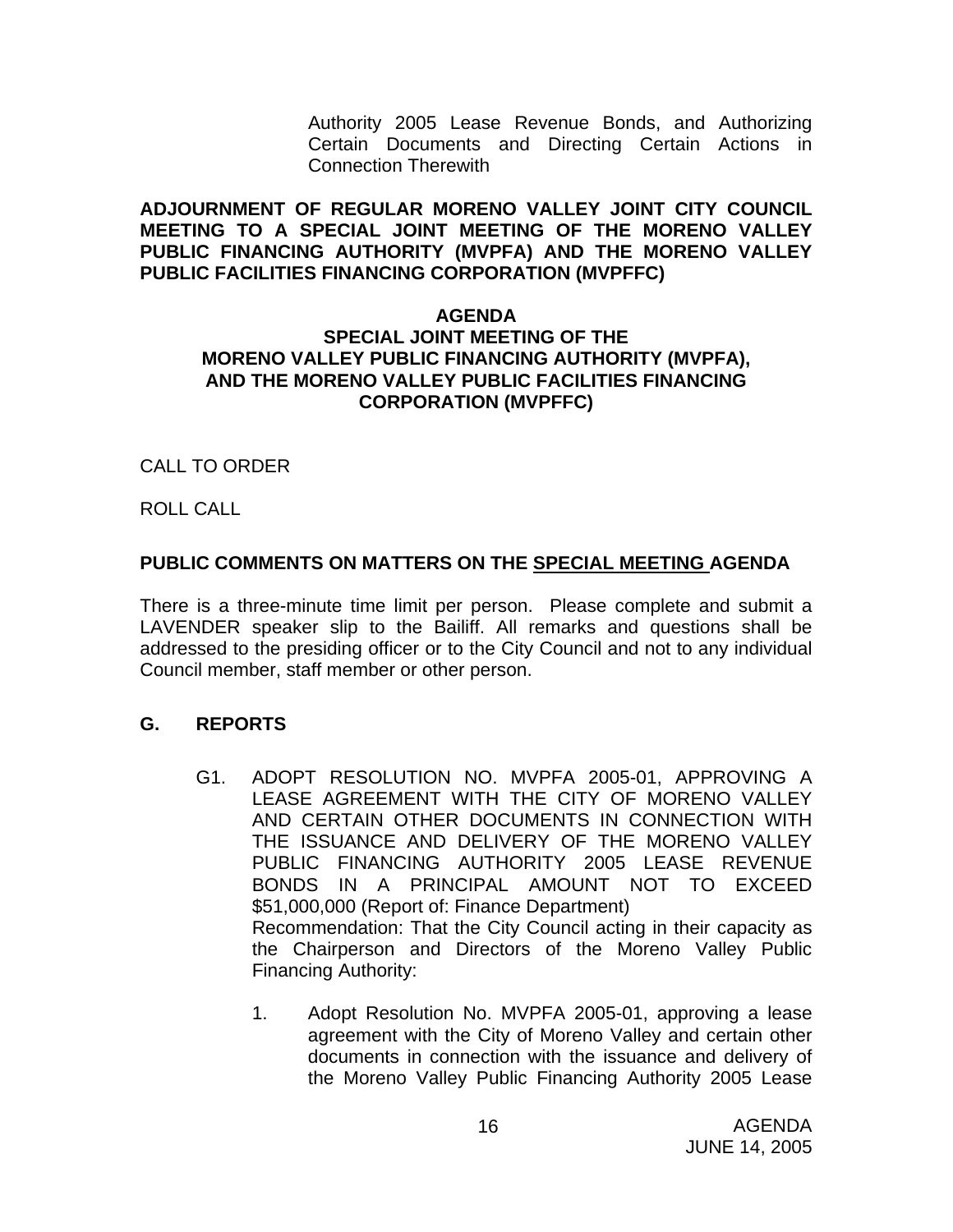Revenue Bonds in a principal amount not to exceed \$51,000,000.

#### Resolution No. MVPFA 2005-01

 A Resolution of the Board of Directors of the Moreno Valley Public Financing Authority Approving a Lease Agreement with the City of Moreno Valley and Certain Other Documents in Connection with the Issuance and Delivery of the Moreno Valley Public Financing Authority 2005 Lease Revenue Bonds in a Principal Amount Not to Exceed \$51,000,000

- G2. ADOPT RESOLUTION NO. MVPFFC 2005-02, APPROVING A SUBLEASE AGREEMENT AND CERTAIN OTHER DOCUMENTS IN CONNECTION THERETO (Report of: Finance Department) Recommendation: That the City Council acting in their capacity as the President and Directors of the Moreno Valley Public Facilities Financing Corporation:
	- 1. Adopt Resolution No. MVPFFC 2005-02, approving a sublease agreement and certain other documents in connection thereto.

Resolution No. MVPFFC 2005-02

A Resolution of the Moreno Valley Public Facilities Financing Corporation Approving a Sublease Agreement and Certain Other Documents in Connection Thereto

#### **ADJOURNMENT**

**RECONVENE JOINT MEETING OF THE CITY COUNCIL OF THE CITY OF MORENO VALLEY, MORENO VALLEY COMMUNITY SERVICES DISTRICT, AND THE COMMUNITY REDEVELOPMENT AGENCY OF THE CITY OF MORENO VALLEY** 

**F. ITEMS REMOVED FROM CONSENT CALENDARS FOR DISCUSSION OR SEPARATE ACTION**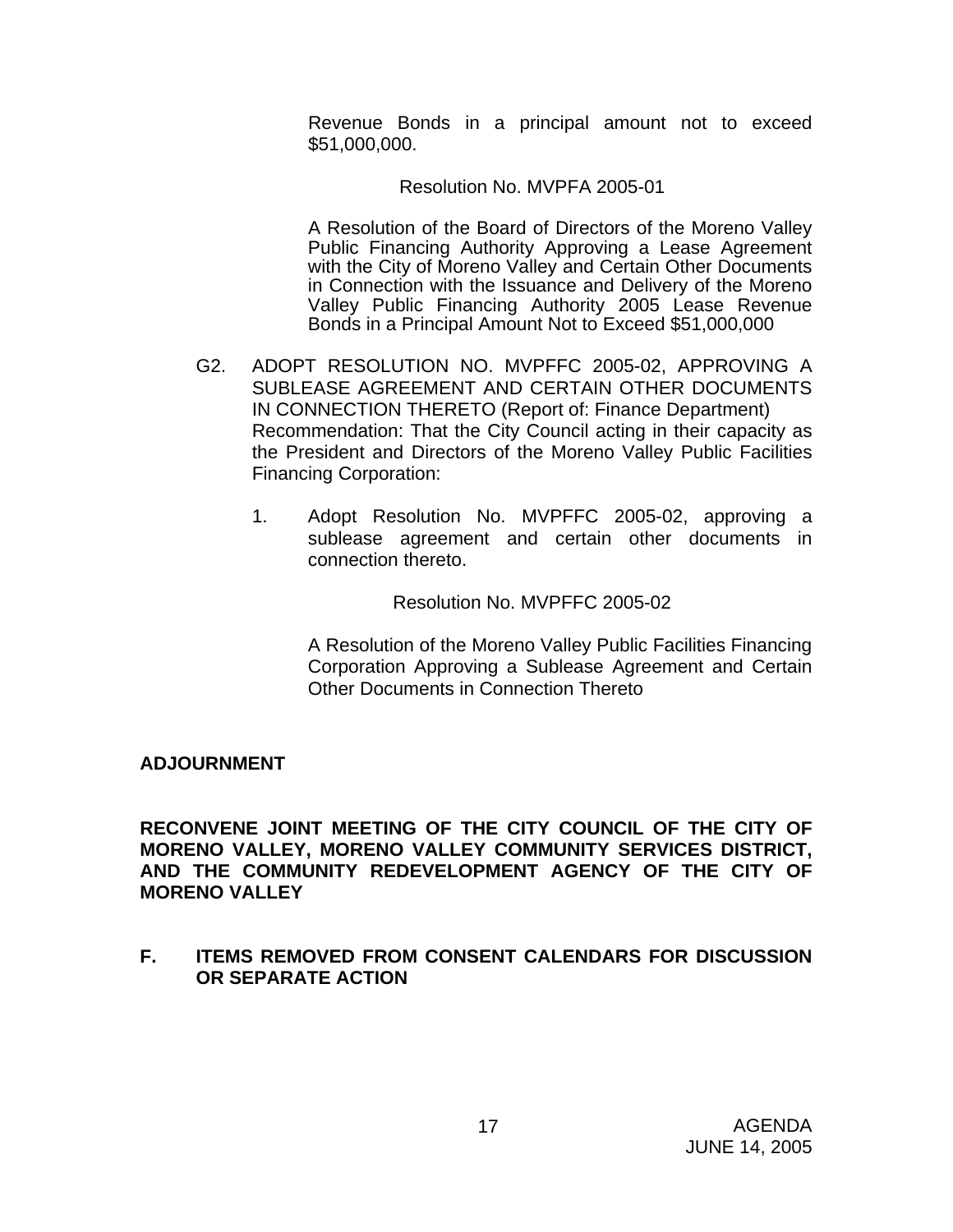# **G. REPORTS**

- G1. CONTINUED BUDGET DISCUSSION (Report of: Finance Department) (MATERIAL NOT AVAILABLE AT TIME OF PRINTING - TO BE PROVIDED UNDER SEPARATE COVER)
- G2. PUBLIC MEETING ON PROPOSED FY 05/06 FEE SCHEDULE (Report of: Finance Department) Recommendation: That the City Council:
	- 1. Accept public comments on the proposed FY 05/06 Fee Schedule; and
	- 2. Provide comments and any necessary direction to staff regarding fee policy issues or proposed increases to user fees.
- G3. 311 NON-EMERGENCY SYSTEM (Report of: Administrative Services Department) Recommendation: That the City Council pursue the implementation of a 311 program.
- G4. LEGISLATIVE UPDATE (Report of: Interim Assistant City Manager) Recommendation: Receive and file the informational report.
- G5. CITY MANAGER'S REPORT (Informational Oral Presentation not for Council action)

## **H. LEGISLATIVE ACTIONS**

ORDINANCES - 1ST READING AND INTRODUCTION – NONE

ORDINANCES - 2ND READING AND ADOPTION - NONE

ORDINANCES - URGENCY ORDINANCES - NONE

RESOLUTIONS – NONE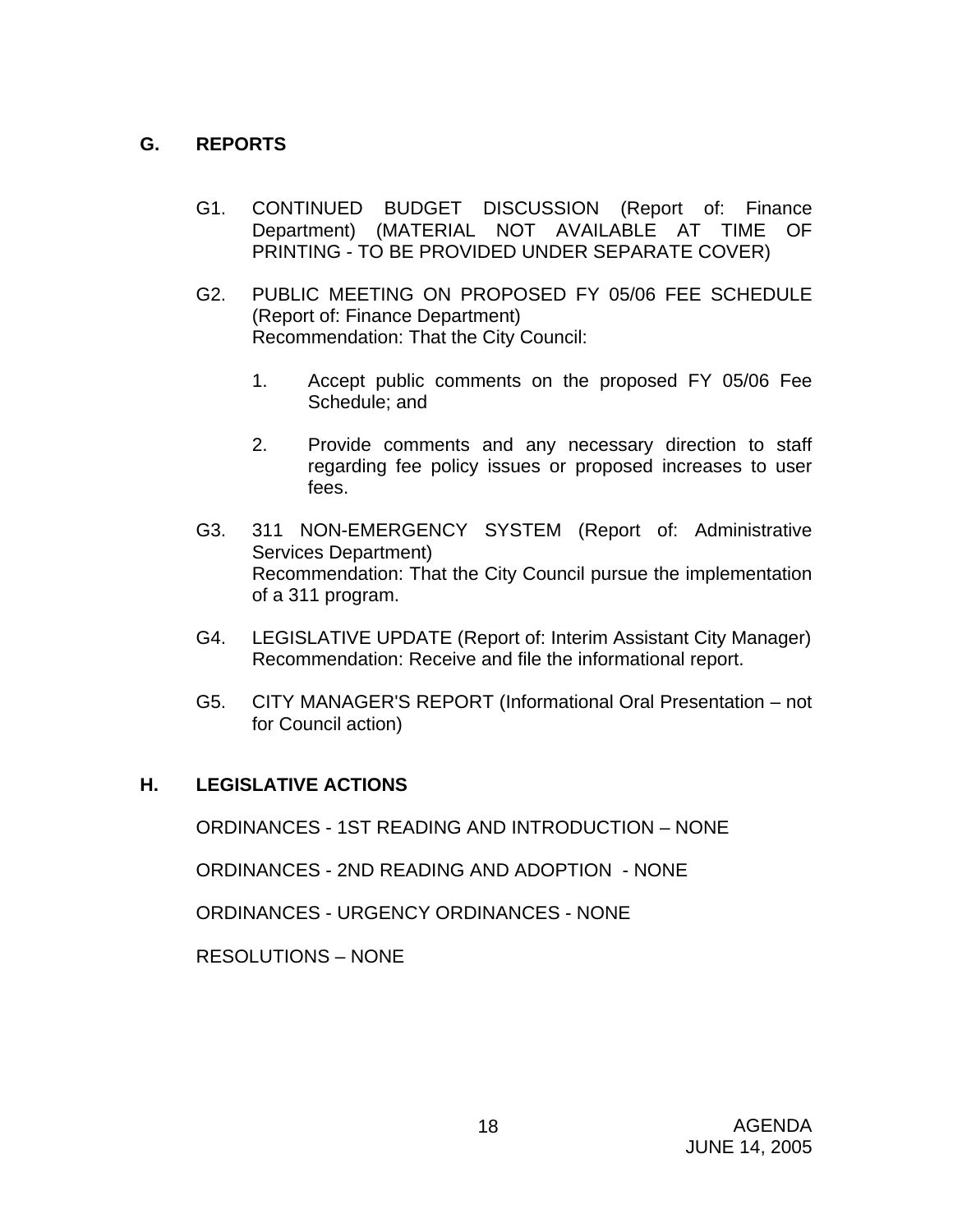PUBLIC COMMENTS **ON ANY SUBJECT NOT ON THE AGENDA** UNDER THE JURISDICTION OF THE CITY COUNCIL

Those wishing to speak should complete and submit a BLUE speaker slip to the Bailiff. There is a three-minute time limit per person. All remarks and questions shall be addressed to the presiding officer or to the City Council and not to any individual Council member, staff member or other person.

#### **CLOSING COMMENTS AND/OR REPORTS OF THE CITY COUNCIL, COMMUNITY SERVICES DISTRICT, OR COMMUNITY REDEVELOPMENT AGENCY**